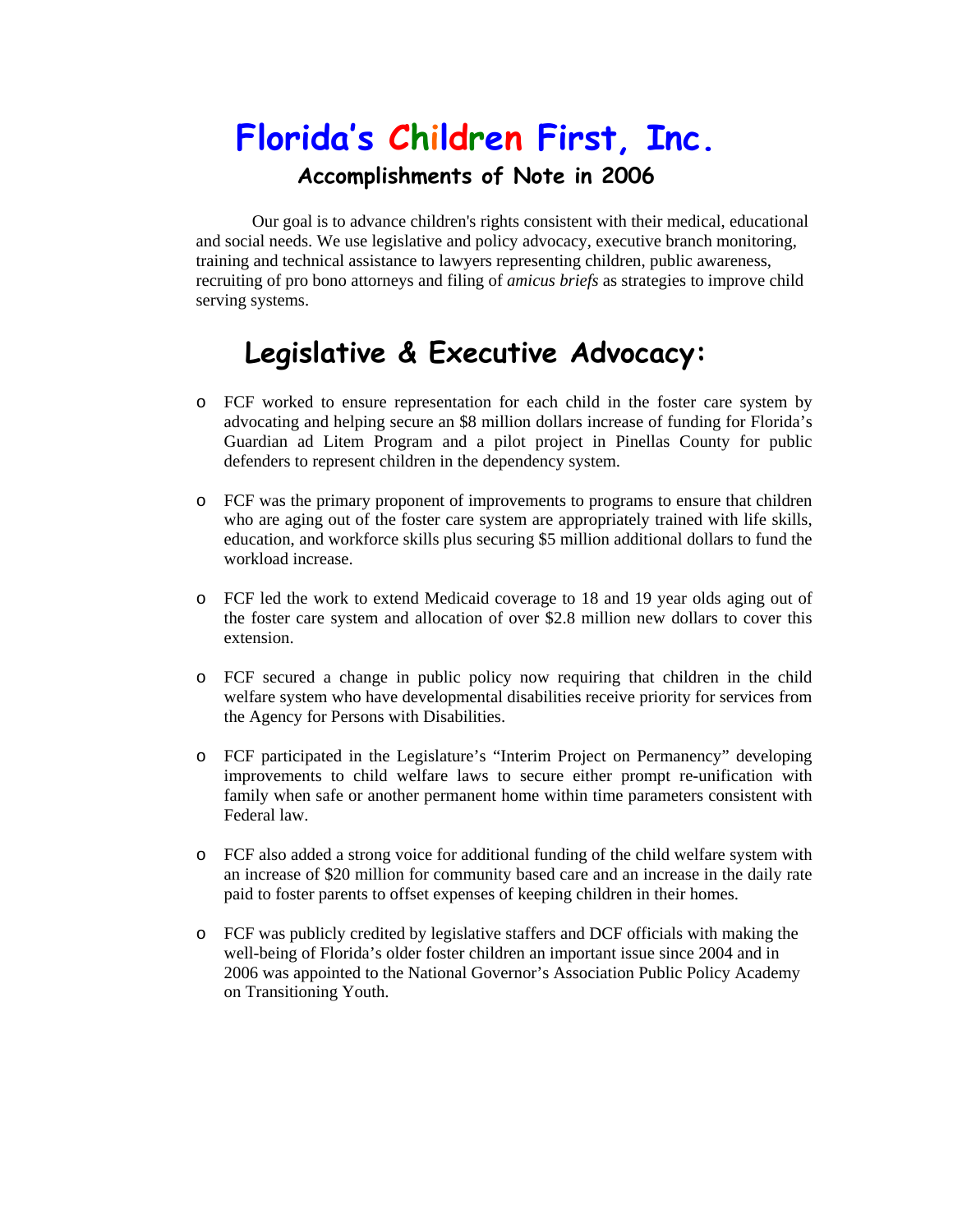#### **Direct Service to Youth:**

o FCF has organized a youth advocacy organization that the youth have named "Florida Youth SHINE", which stands for Striving High for Independence aNd Empowerment. The youth will be trained to become their own advocates to ensure their voices are heard in the public policy debates regarding child welfare.

#### **Leadership in Child Advocacy Community**

- o FCF continued its efforts to implement its previous successful work requiring the Department of Children and Families and the local school boards to work together to improve the education of Florida's foster children.
- o FCF provided training or technical assistance for attorneys, guardians ad litem, community based care staff, and others across the state, notably in Miami, Jacksonville, Tallahassee, Panama City, Clearwater, and places in between.
- o FCF is on the planning committee and a partner for the statewide Children's Summit planned for October bringing together over 1500 advocates from across the State.
- o FCF was invited to and participated in the 2006 Askew Institute on Child Welfare.
- o FCF was invited for the second year to a national "think tank" for leaders in child welfare concerned with the education rights and progress of children caught in the foster care system working on federal and state-based issues.
- o FCF continues to build partnerships and coalitions creating a constituency for the children of Florida.

### **Amicus Project**

 FCF represents children in matters of systemic improvement by filing *amicus briefs* in Florida's Supreme Court and its lower courts. Our amicus briefs aim to educate courts about the potential impact of their decisions on all of Florida's children and to highlight specific policy issues involved in the case. Additionally, where appropriate we follow up on our amicus positions by advocating for legislative and executive reforms.

Cases are referred to us by numerous child-serving organizations, including: Legal Aid Society of Palm Beach County, Florida State University Children's Law Clinic, University of Miami Children and Youth Law Clinic, Office of the Statewide Guardian Ad Litem Program, Juvenile Law Center, Florida Legal Services, Statewide Advocacy Council, and private counsel. Cases include:

o Agency for Persons with Disabilities v. F.G., SC06-240 (Fla. 2006) (supporting the authority of trial court to subpoena employees of APD to testify in juvenile dependency proceedings)